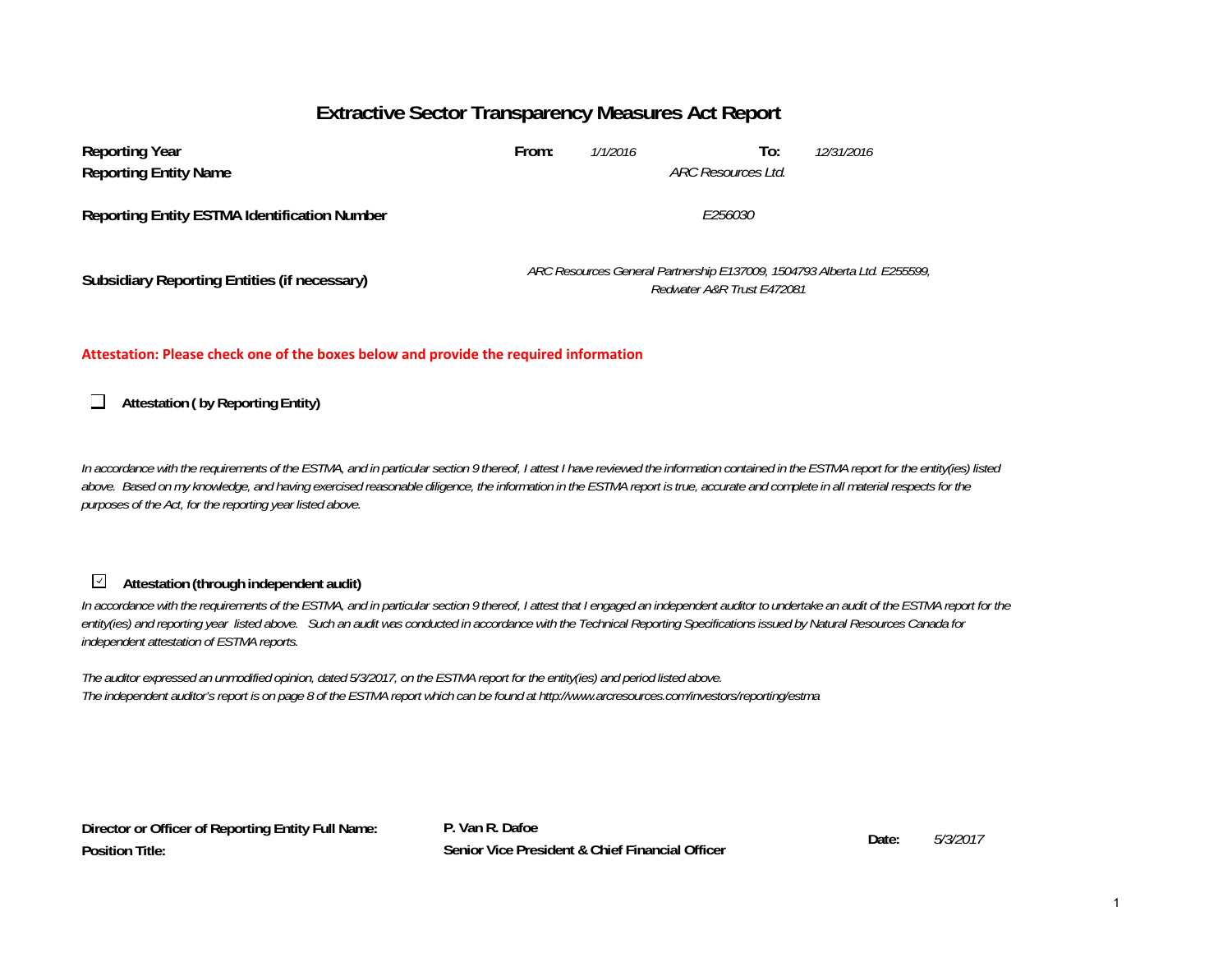#### **Extractive Sector Transparency Measures Act - Annual Report**

**Reporting Year From:** *1/1/2016* **To:** *12/31/2016*

**Reporting Entity Name** *ARC Resources Ltd.*

**Reporting Entity ESTMA Identification Number** *E256030*

| <b>Subsidiary Reporting</b> | ARC Resources General Partnership E137009, 1504793 Alberta Ltd. E255599, |
|-----------------------------|--------------------------------------------------------------------------|
| Entities (if necessary)     | Redwater A&R Trust E472081                                               |

| Payments by Payee |                                        |              |              |             |                                |                |                  |                                               |                                      |                                                                                                                                                                                                                                                                                                                                                                                                                                                                                                                                                                                                       |
|-------------------|----------------------------------------|--------------|--------------|-------------|--------------------------------|----------------|------------------|-----------------------------------------------|--------------------------------------|-------------------------------------------------------------------------------------------------------------------------------------------------------------------------------------------------------------------------------------------------------------------------------------------------------------------------------------------------------------------------------------------------------------------------------------------------------------------------------------------------------------------------------------------------------------------------------------------------------|
| Country           | Payee Name                             | Taxes        | Royalties    | Fees        | <b>Production Entitlements</b> | <b>Bonuses</b> | <b>Dividends</b> | Infrastructure<br><b>Improvement Payments</b> | <b>Total Amount paid to</b><br>Payee | <b>Notes</b>                                                                                                                                                                                                                                                                                                                                                                                                                                                                                                                                                                                          |
| Canada            | <b>Big Lakes County</b>                | \$510,000    |              |             |                                |                |                  |                                               | \$510,000                            |                                                                                                                                                                                                                                                                                                                                                                                                                                                                                                                                                                                                       |
| Canada            | Brazeau County                         | \$5,280,000  |              |             |                                |                |                  |                                               | \$5,280,000                          |                                                                                                                                                                                                                                                                                                                                                                                                                                                                                                                                                                                                       |
| Canada            | Clear Hills County                     | \$330,000    |              | \$110,000   |                                |                |                  |                                               | \$440,000                            |                                                                                                                                                                                                                                                                                                                                                                                                                                                                                                                                                                                                       |
| Canada            | <b>Clearwater County</b>               | \$140,000    |              |             |                                |                |                  |                                               | \$140,000                            |                                                                                                                                                                                                                                                                                                                                                                                                                                                                                                                                                                                                       |
| Canada            | County of Grande Prairie No. 1         | \$190,000    |              |             |                                |                |                  |                                               | \$190,000                            |                                                                                                                                                                                                                                                                                                                                                                                                                                                                                                                                                                                                       |
| Canada            | County of Northern Lights              |              |              | \$100,000   |                                |                |                  |                                               | \$100,000                            |                                                                                                                                                                                                                                                                                                                                                                                                                                                                                                                                                                                                       |
| Canada            | Federal Government of Canada           | \$13,200,000 |              | \$110,000   |                                |                |                  |                                               |                                      | Payee includes recipients:<br>\$13,310,000 Innovation, Science & Economic Development Canada;<br>Receiver General for Canada                                                                                                                                                                                                                                                                                                                                                                                                                                                                          |
| Canada            | Municipal District of Greenview No. 16 | \$2,310,000  |              |             |                                |                |                  |                                               | \$2,310,000                          |                                                                                                                                                                                                                                                                                                                                                                                                                                                                                                                                                                                                       |
| Canada            | Municipal District of Taber            | \$160,000    |              |             |                                |                |                  |                                               | \$160,000                            |                                                                                                                                                                                                                                                                                                                                                                                                                                                                                                                                                                                                       |
| Canada            | Government of Alberta                  | \$6,370,000  | \$22,820,000 | \$4,980,000 |                                | \$2,640,000    |                  |                                               |                                      | Royalties paid in-kind total \$18,230,000 and are valued at<br>the fair market value of the volumes taken in-kind, based<br>on ARC's realized sales price.<br>Payee includes recipients:<br>ABSA - Pressure Equipment Safety Authority;<br>Agriculture Financial Services Corporation;<br>\$36,810,000 Alberta Energy Regulator;<br>Alberta Municipal Affairs Special Areas Board;<br>Alberta Sustainable Resource Development;<br>Alberta Petroleum Marketing Commission (APMC);<br>Eastern Irrigation District;<br>Minister of Finance:<br>Provincial Treasurer of Alberta;<br>Safety Codes Council |
| Canada            | Government of British Columbia         | \$1,160,000  | \$39,680,000 | \$6,270,000 |                                |                |                  |                                               |                                      | Payee includes recipients:<br>BC Oil & Gas Commission;<br>British Columbia Safety Authority;<br>BC Transportation Financing Authority c/o Ministry of<br>Energy & Mines;<br>\$47,110,000 Land Title & Survey Authority of British Columbia;<br>Ministry of Environment;<br>Minister of Finance;<br>Ministry of Forests, Lands & Natural Resource Operations;<br>Ministry of Natural Gas Development;<br>Ministry of Transportation & Infrastructure                                                                                                                                                   |
| Canada            | Government of Saskatchewan             | \$2,660,000  | \$11,880,000 | \$730,000   |                                |                |                  |                                               |                                      | Payee includes recipients:<br>Information Services Corporation;<br>Ministry of Agriculture;<br>Ministry of the Economy;<br>\$15,270,000 Minister of Finance;<br>Saskatchewan Research Council;<br>Southeast Saskatchewan Airshed Association;<br>Technical Safety Authority of Saskatchewan;<br>Water Security Agency                                                                                                                                                                                                                                                                                 |
| Canada            | Red Deer County                        | \$580,000    |              |             |                                |                |                  |                                               | \$580,000                            |                                                                                                                                                                                                                                                                                                                                                                                                                                                                                                                                                                                                       |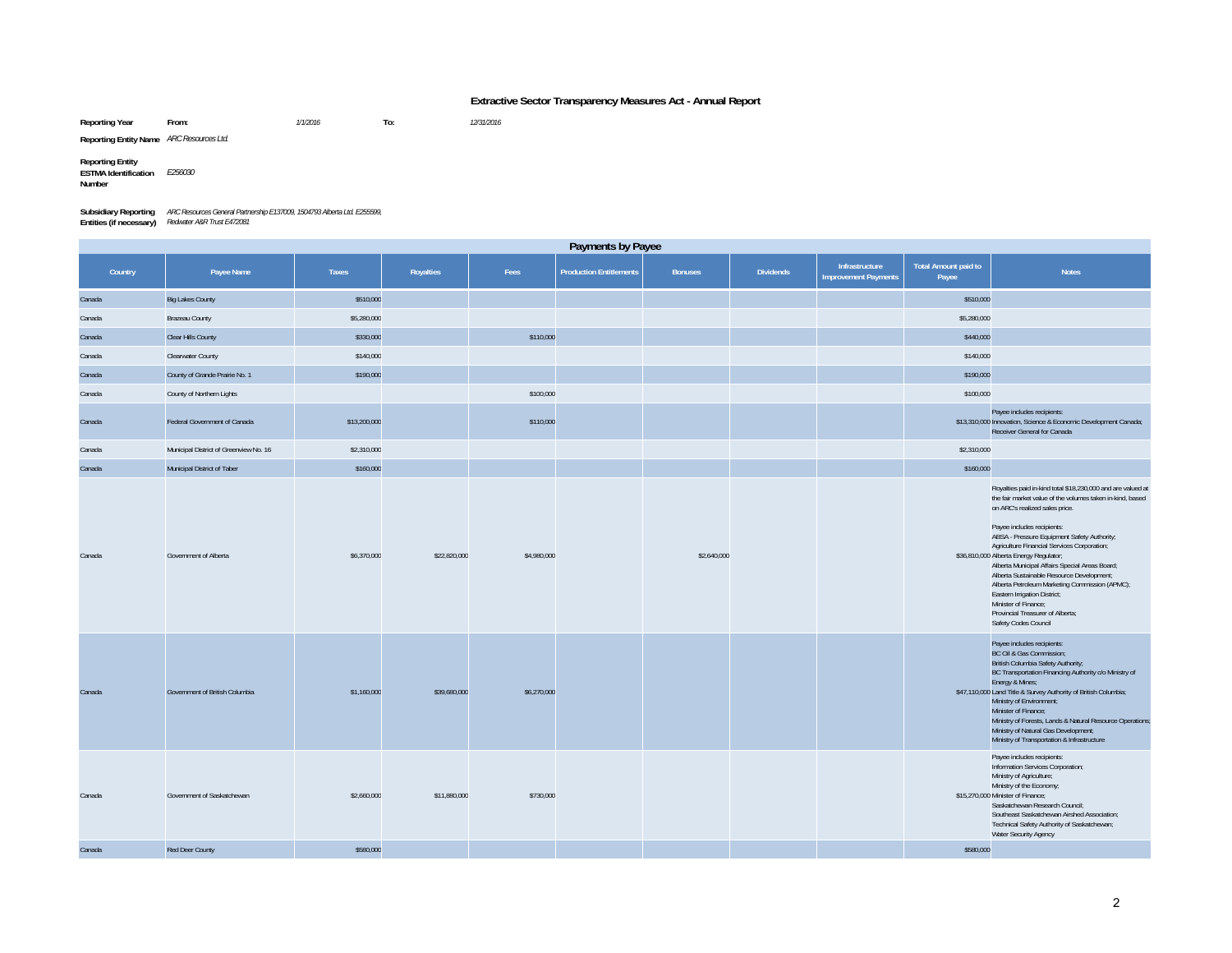| Canada | Rural Municipality of Argyle No. 1        | \$210,000     |               |               |      |              |      |      | \$210,000 |                                                         |
|--------|-------------------------------------------|---------------|---------------|---------------|------|--------------|------|------|-----------|---------------------------------------------------------|
| Canada | Rural Municipality of Browning No. 34     | \$470,000     |               |               |      |              |      |      | \$470,000 |                                                         |
| Canada | Rural Municipality of Laurier No. 38      | \$130,000     |               |               |      |              |      |      | \$130,000 |                                                         |
| Canada | Rural Municipality of Lomond No. 37       | \$540,000     |               |               |      |              |      |      | \$540,000 |                                                         |
| Canada | Rural Municipality of Moose Creek No. 33  | \$130,000     |               |               |      |              |      |      | \$130,000 |                                                         |
| Canada | Rural Municipality of Reciprocity No. 32  | \$140,000     |               |               |      |              |      |      | \$140,000 |                                                         |
| Canada | Rural Municipality of Wawken No. 93       | \$110,000     |               |               |      |              |      |      | \$110,000 |                                                         |
| Canada | Rural Municipality of Souris Valley No. 7 | \$740,000     |               |               |      |              |      |      | \$740,000 |                                                         |
| Canada | Saddle Hills County                       | \$450,000     |               |               |      |              |      |      | \$450,000 |                                                         |
| Canada | Strathcona County                         | \$390,000     |               |               |      |              |      |      | \$390,000 |                                                         |
| Canada | Sturgeon County                           | \$620,000     |               |               |      |              |      |      | \$620,000 |                                                         |
| Canada | <b>Thorhild County</b>                    | \$690,000     |               |               |      |              |      |      | \$690,000 |                                                         |
| Canada | Town of Drayton Valley                    | \$480,000     |               |               |      |              |      |      | \$480,000 |                                                         |
| Canada | Town of Redwater                          | \$220,000     |               |               |      |              |      |      | \$220,000 |                                                         |
| Total  |                                           | 38,210,000 \$ | 74,380,000 \$ | 12,300,000 \$ | $-5$ | 2,640,000 \$ | $-5$ | $-5$ |           | 127,530,000 All payments were made in Canadian dollars. |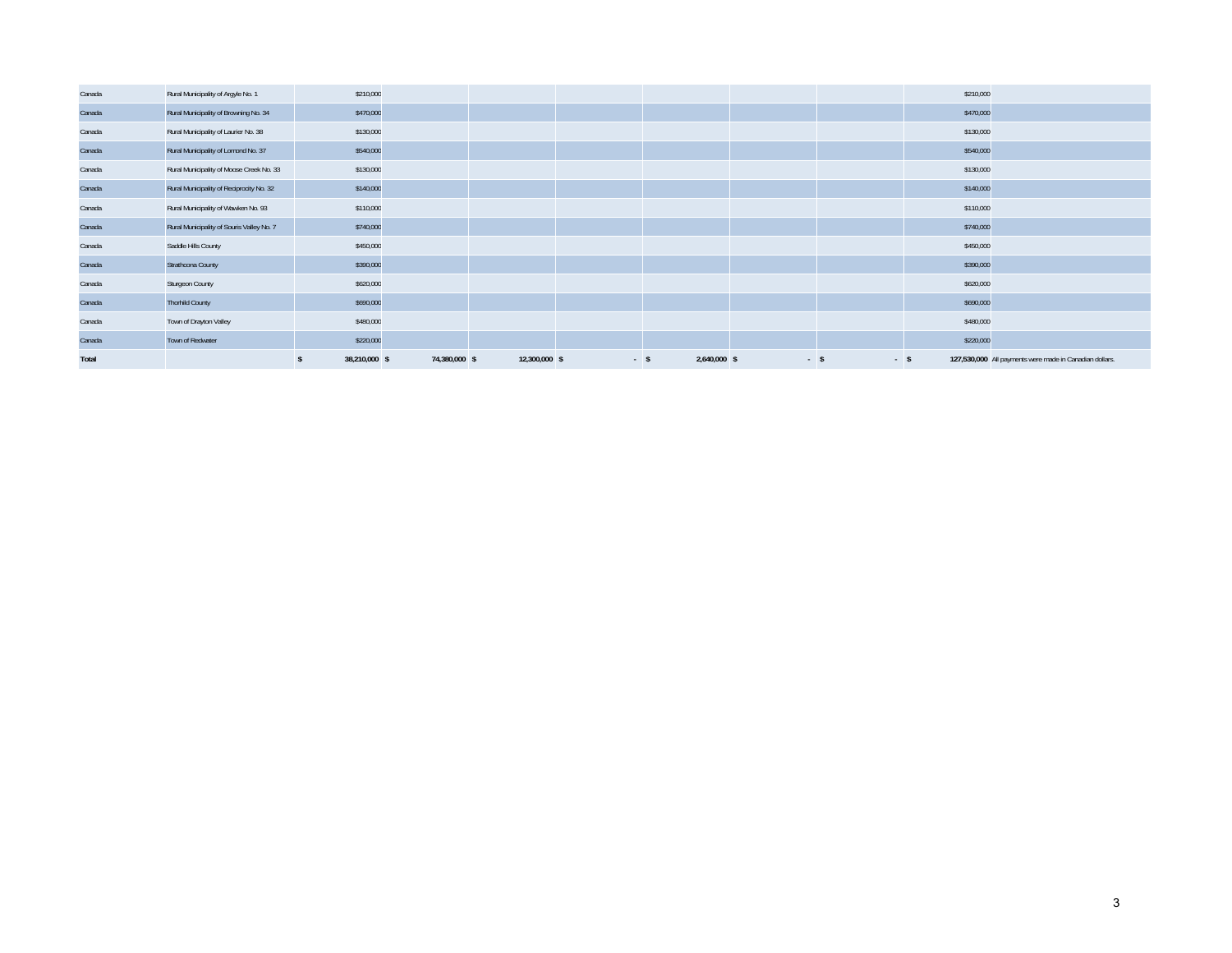#### **Extractive Sector Transparency Measures Act - Annual Report**

**Reporting Year From:** *1/1/2016* **To:** *12/31/2016*

**Reporting Entity Name** *ARC Resources Ltd.*

**Reporting Entity ESTMA Identification** *E256030*

**Number**

**Subsidiary Reporting**  *ARC Resources General Partnership E137009, 1504793 Alberta Ltd. E255599,*  **Entities (if necessary)** *Redwater A&R Trust E472081*

Country | Project Name | Taxes | Royalties | Fees |Production Entitlements | Bonuses | Dividends |Infrastructure Total Amount paid by<br>Country | Project | Taxes | Royalties | Fees |Production Entitlements | Bonuses | Divide Canadaa Northeast British Columbia \$1,170,000 \$3,680,000 \$2,560,000 \$49,700,000 Canadaa 80,000 \$12,780,000 \$12,720,000 \$12,720,000 \$2,490,000 \$2,490,000 \$30,000 \$319,000 \$19,070,000 \$19,070,000 \$19,070,000 Royalties paid in-kind total \$9,340,000 and are valued at the fair market value of the volumes taken in-kind, based on ARC's realized sales price. Canadaa Pembina, Alberta | \$5,900,000 \$9,350,000 \$1,900,000 \$1,900,000 \$1,900,000 \$1,900,000 \$1,000,000 \$17,150,000 \$17,150,000 \$17,150,000 Royalties paid in-kind total \$7,980,000 and are valued at the fair market value of the volumes taken in-kind, based on ARC's realized sales price. Canadaa South Central Alberta | \$2,830,000 \$890,000 \$890,000 \$870,000 \$4,590,000 \$4,590,000 \$4,590,000 \$4,590,000 \$4,590,000 Royalties paid in-kind total \$910,000 and are valued at \$4.590,000 the fair market value of the volumes taken in-kind, based on ARC's realized sales price. Canadaa Southeast Saskatchewan | \$5,130,000 \$17,740,000 \$750,000 \$17,620,000 \$17,620,000 Canadaa corporate- ARC Resources Ltd. \$19,400,000 \$19,400,000 \$19,400,000 \$19,400,000 \$19,400,000 \$19,400,000 \$19,400 Relates to corporate income tax payments that are not \$19,400,000 attributable to a specific project and are reported at the corporate level. **TOTAL 127,530,000 \$** 38,210,000 **\$** 74,380,000 **\$** 12,300,000 **\$** 5 2,640,000 **\$** 5 3 3 127,530,000 **All payments were made in Canadian dollars. Payments by Project**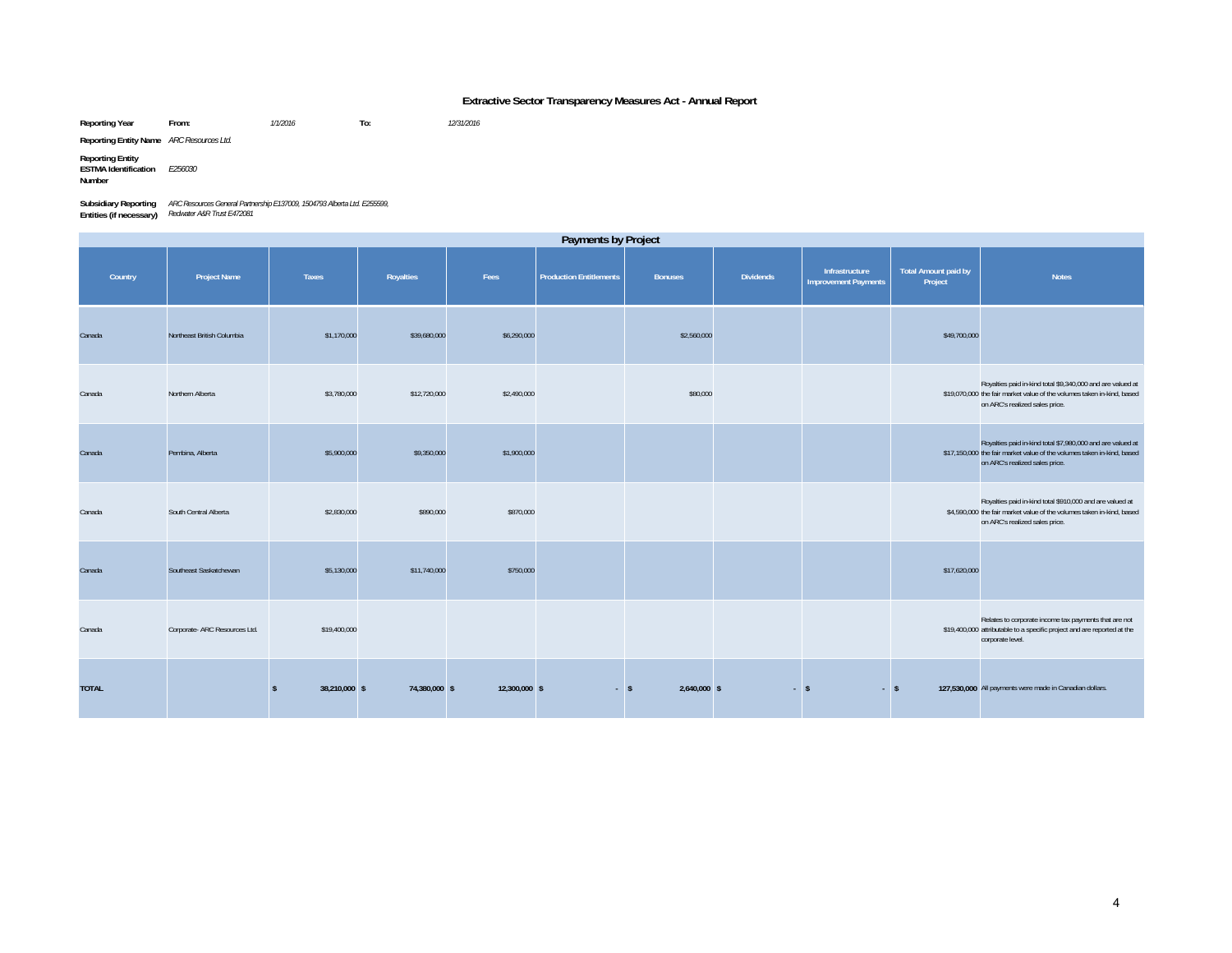

# **INTRODUCTION**

ARC Resources Ltd. and its subsidiaries (collectively the "Company" or "ARC") has prepared the following audited consolidated report ("the Report") of payments made to government entities for the year ended December 31, 2016 as required by the Extractive Sector Transparency Measures Act S.C. 2014, c.39, s.376 ("ESTMA" or "the Act").

ARC makes a broader socio-economic contribution to the local areas in which we operate in addition to the payments that are required to be reported under the Act. For further information on such broader contributions, please refer to ARC's 2016 Sustainability Report.

#### **BASIS OF PREPARATION**

The Report has been prepared in accordance with the requirements of the Act and the Natural Resources Canada ("NRCan") Technical Reporting Specifications. The Technical Reporting Specifications provides specifications with regards to the form and manner of reporting. The following is a summary of judgments and definitions that ARC has made for the purpose of preparing the Report.

#### **Payee**

For purposes of the Act, a payee is:

- a) Any government in Canada or in a foreign state.
- b) A body that is established by two or more governments.

c) Any trust, board, commission, corporation or body or other authority that is established to exercise or perform, or that exercises or performs, a power, duty or function of a government for a government referred to in paragraph (a) above or a body referred to in paragraph (b) above.

Payees include governments at any level, including national, regional, state/provincial or local/municipal levels. Payees include Crown corporations and other state-owned enterprises that are exercising or performing a power, duty or function of government.

Aboriginal and indigenous groups and organizations within Canada and in other jurisdictions may be regarded as governments for purposes of qualifying as a payee under the Act. However, the Act defers the requirement to report on payments made to Aboriginal governments in Canada, with reporting on these payments beginning on June 1, 2017. For the year ended December 31, 2016, there were no reportable payments to an Aboriginal payee.

The individual department, agency or other body of the payee that received the payment is disclosed, where practical, in a supplementary note to the Report.

#### **Activities within the scope of the Report**

Payments made by ARC to payees relating to the commercial development of oil, gas and minerals ("commercial development") are disclosed in this Report. ARC makes payments related to its initial processing activities which are integrated with its extraction operations and comprise commercial development. The Report excludes payments that are not related to ARC's commercial development activities, as defined by the Act and in the associated Guidance document published by NRCan.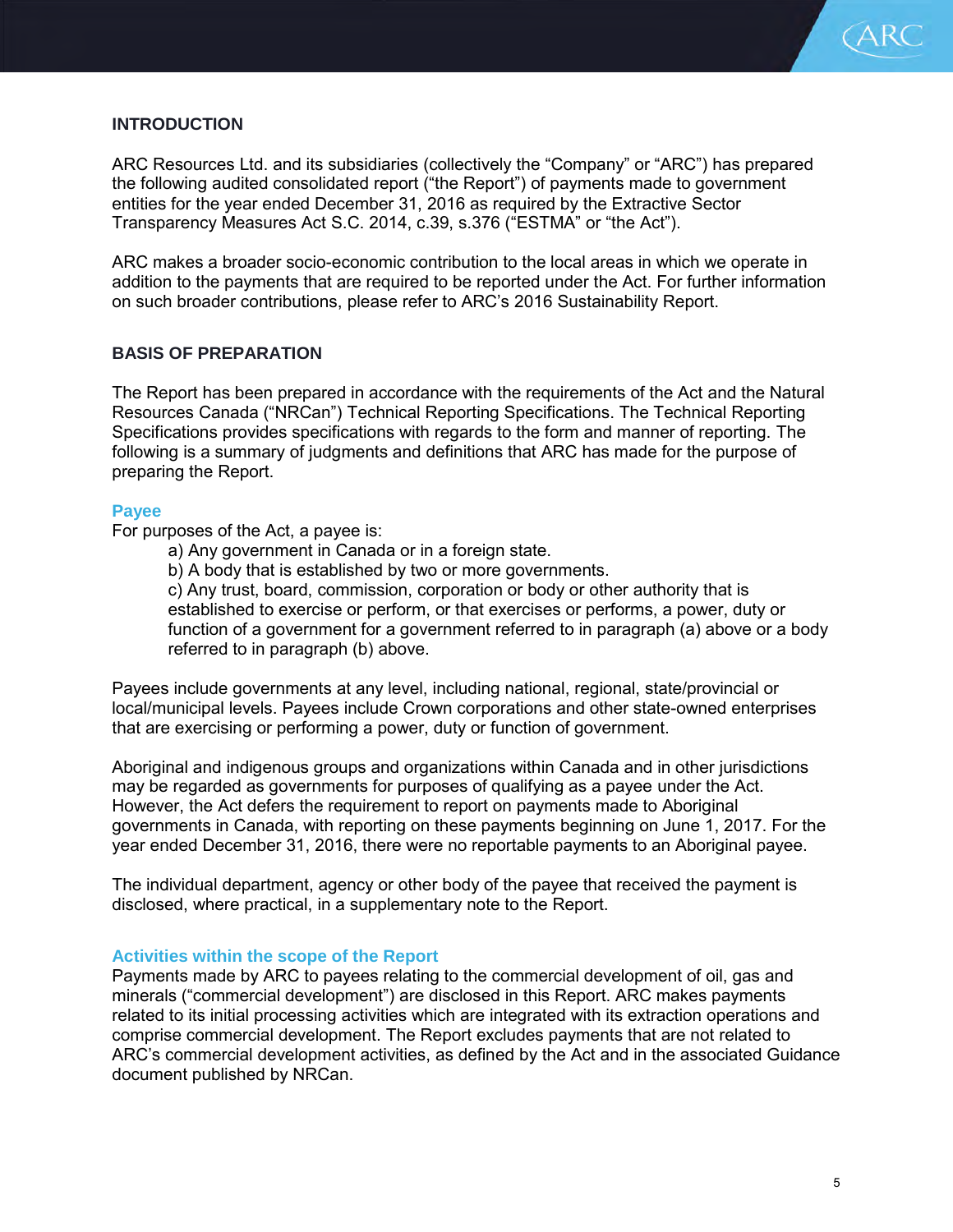

# **Project**

Payments are reported at the project level except for payments that are not attributable to a specific project and are reported at the entity level. Corporate income taxes, which are typically not levied at a project level, are an example of this.

A "project" means the operational activities that are governed by a single contract, license, lease, concession or similar legal agreement and form the basis for payment liabilities with a government. However, if multiple such agreements are substantially interconnected, ARC has aggregated such interconnected agreements into a single "Project" for reporting purposes, as permitted under the Act and the associated Technical Reporting Specifications published by NRCan.

# **Cash and in-kind payments**

Payments are reported on a cash basis, meaning they are reported in the period in which they are paid. In-kind payments are converted to an equivalent cash value based on cost or, if cost is not determinable, the in-kind payment is reported at the fair market value. The valuation method for each payment has been disclosed in a supplementary note to the Report.

All information is reported in Canadian dollars ("Cdn\$"). Payments to the "same payee" that meet or exceed \$100,000 Cdn in one category of payment are disclosed. Payments disclosed are rounded to the nearest \$10,000 Cdn.

# **Payments made in situations of joint control**

Where ARC has itself made a reportable payment to a payee, regardless of whether ARC is the operator, the full amount paid has been disclosed; this is the case even where ARC as the operator has been proportionally reimbursed by its non-operating partners through a partner billing process.

# **Payment Categories**

The information is reported under the following payment categories.

# *Taxes*

This category may include taxes paid by ARC on its income, profits or production. Taxes reported include property taxes, business taxes and certain provincial resource surcharges. Consumption taxes and personal income taxes are excluded.

# *Royalties*

These are payments for the rights to extract oil and gas resources, typically at a set percentage of revenue less any deductions that may be taken. Royalties paid in kind are also reported under this category.

# *Fees*

This category may include rental fees, entry fees and regulatory charges as well as fees or other consideration for licenses, permits or concessions. Amounts paid in ordinary course commercial transactions in exchange for services provided by a payee are excluded.

# *Production entitlements*

A payee's share of oil, gas or mineral production under a production sharing agreement or a similar contractual or legislated arrangement is reported under this category. For the year ended December 31, 2016, there were no reportable production entitlement payments to a payee.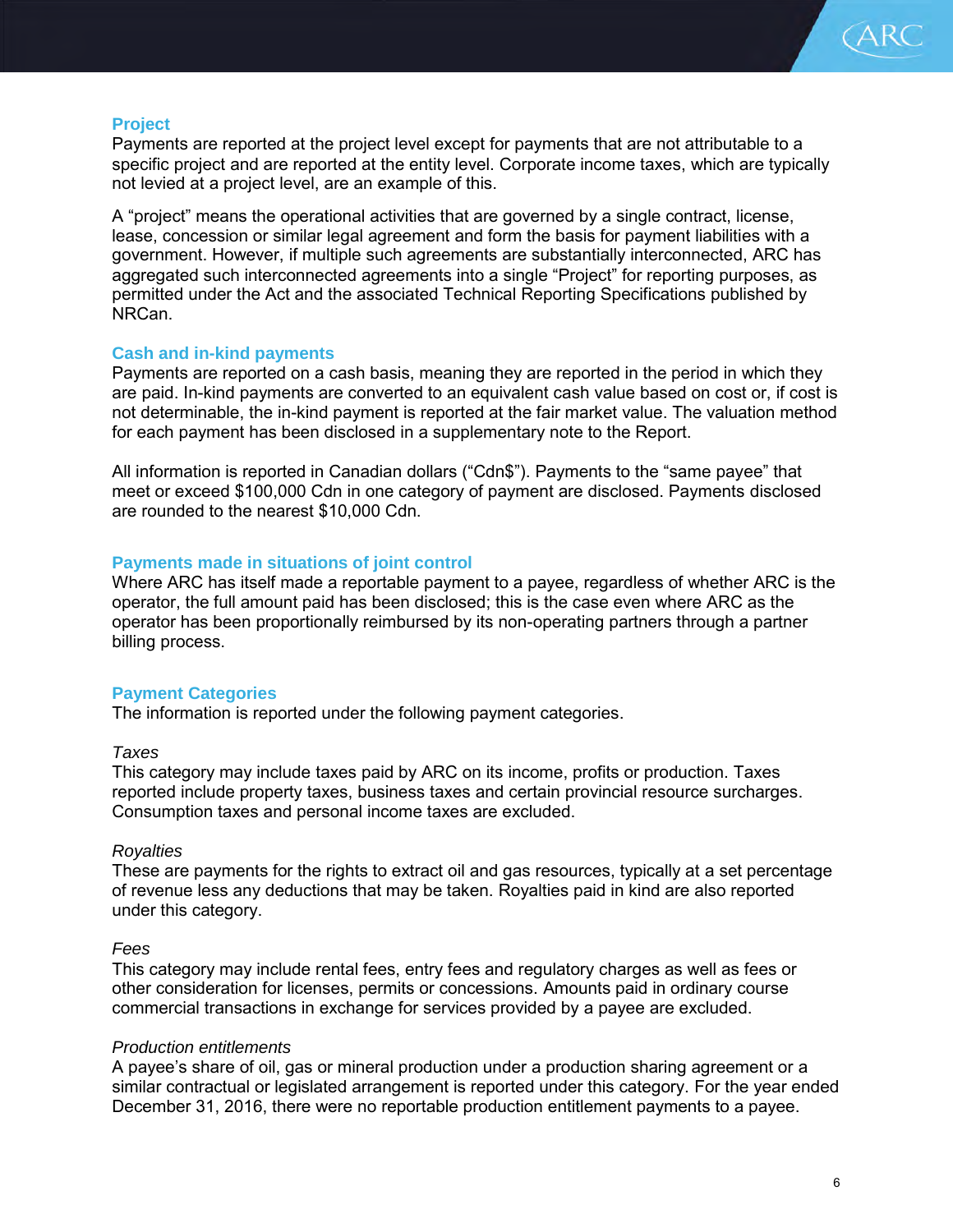

#### *Bonuses*

Signing, discovery, production and any other type of bonuses paid to a payee are reported under this category.

#### *Dividends*

These are dividend payments other than dividends paid to a payee as an ordinary shareholder of ARC. For the year ended December 31, 2016, there were no reportable dividend payments to a payee.

#### *Infrastructure improvement payments*

These are payments which relate to the construction of infrastructure that do not relate primarily to the operational purposes of ARC. For the year ended December 31, 2016, there were no reportable infrastructure improvement payments to a payee.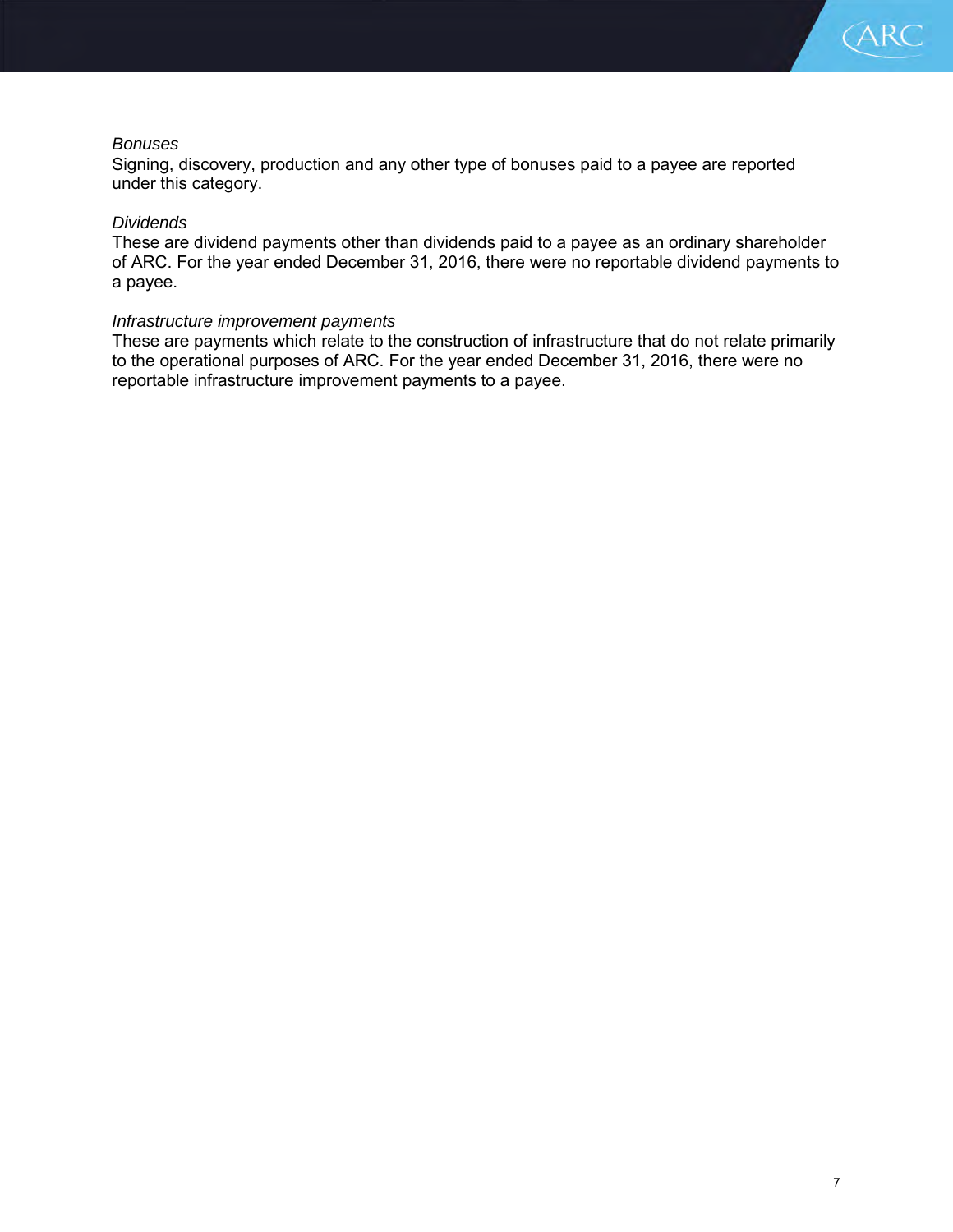

May 3, 2017

# **Independent Auditor's Report**

#### **To Those Charged with ESTMA Governance at ARC Resources Ltd.**

We have audited the accompanying Extractive Sector Transparency Measures Act – Annual Report of ARC Resources Ltd. which comprise the schedules of payments by payee and payments by project for the year ended December 31, 2016, and the related notes, which comprise a summary of significant accounting policies and other explanatory information (the "ESTMA Report"). The ESTMA Report has been prepared by management using the basis of accounting described in the notes, which is in accordance with the Extractive Sector Transparency Measures Act S.C. 2014, c.39, s 376 (the "Act").

#### **Management's responsibility for the ESTMA Report**

Management is responsible for the preparation of the ESTMA Report in accordance with the basis of accounting described in the notes, and for such internal control as management determines is necessary to enable the preparation of an ESTMA Report that is free from material misstatement, whether due to fraud or error.

#### **Auditor's responsibility**

Our responsibility is to express an opinion on the ESTMA Report based on our audit. We conducted our audit in accordance with Canadian generally accepted auditing standards. Those standards require that we comply with ethical requirements and plan and perform the audit to obtain reasonable assurance about whether the ESTMA Report is free from material misstatement.

An audit involves performing procedures to obtain audit evidence about the amounts and disclosures in the ESTMA Report. The procedures selected depend on the auditor's judgment, including the assessment of the risks of material misstatement of the ESTMA Report, whether due to fraud or error. In making those risk assessments, the auditor considers internal control relevant to the entity's preparation of the ESTMA Report in order to design audit procedures that are appropriate in the circumstances, but not for the purpose of expressing an opinion on the effectiveness of the entity's internal control. An audit also includes evaluating the appropriateness of accounting policies used and the reasonableness of accounting estimates made by management, as well as evaluating the overall presentation of the ESTMA Report.

We believe that the audit evidence we have obtained is sufficient and appropriate to provide a basis for our audit opinion.

*PricewaterhouseCoopers LLP 111 5 Avenue SW, Suite 3100, Calgary, Alberta, Canada T2P 5L3 T: +1 403 509 7500, F: +1 403 781 1825, www.pwc.com/ca*